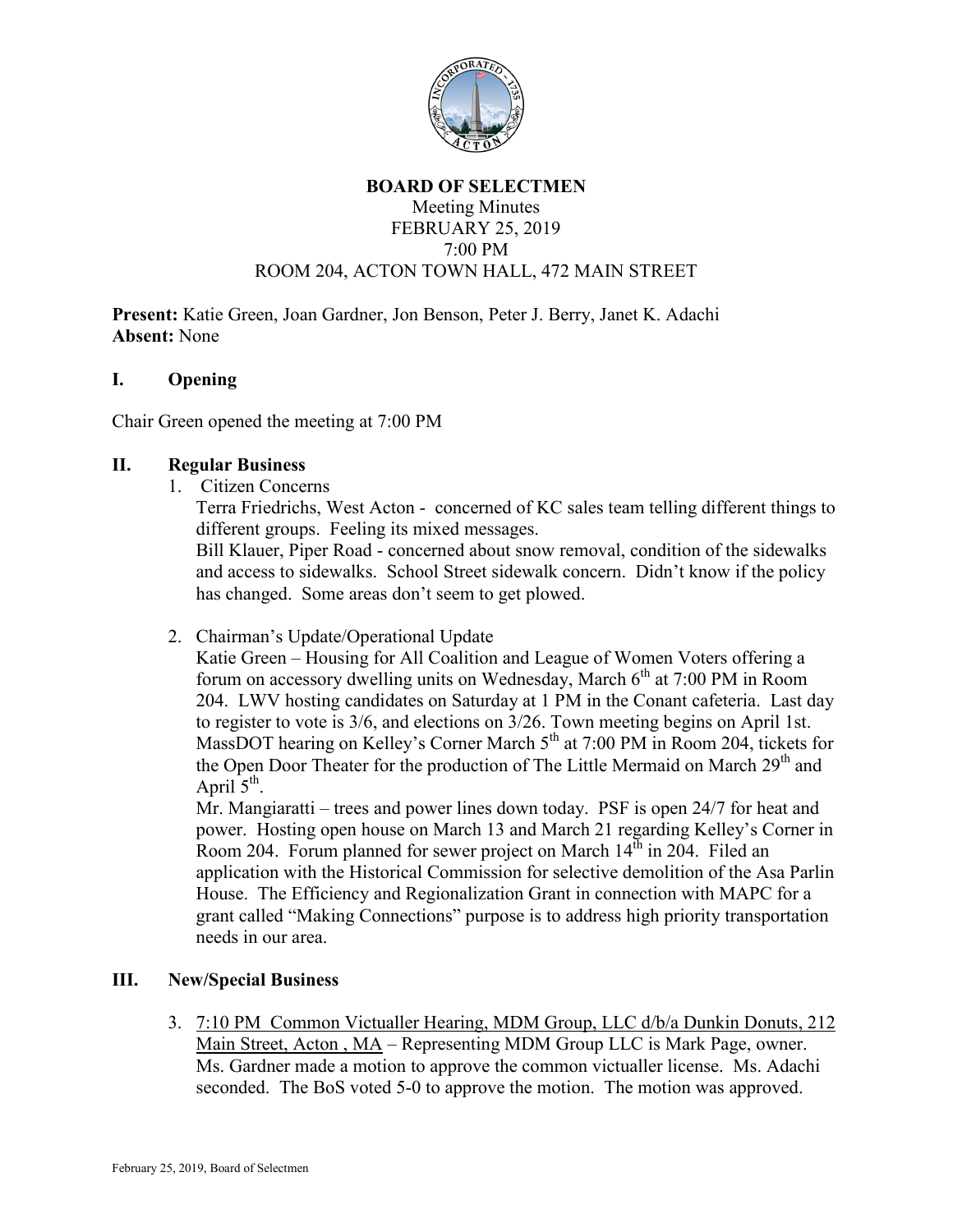

- 4. 7:15 PM Entertainment License, Orange Door Hospitality, LLC, 251 Arlington Street, Acton MA – Representing Orange Door Kitchen is owner and manager Christopher Powell. Noted the incorrect address on the agenda. Correct address is 251 Arlington. Proposed live music on Wednesday nights, jazz and acoustic. Ms. Gardner made a motion to approve an entertainment licenses for Orange Door Hospitality, LLC. Mr. Berry seconded the motion. The BoS voted 5-0 to approve the motion. The motion was approved.
- 5. Chapter N Review Ms. Green noted that the topic of discussion was not regarding 17 Woodbury Road. Brad Maxwell presented the update to the Chapter N Bylaw that the Historical Commission has worked on. Ms. Adachi addressed Mr. Herrick if there was a way that would encourage people to purchase historical properties rather than pushing the purchase on the town. Ms. Green commented on the work put into the document and working with the Building Division on the updated Chapter N Bylaw. No vote on document as it will be a warrant article and will take position at the March 4th meeting.
- 6. Cable Advisory Committee Charge Representing CAC was Oleg Volesky, Chair. Last revision was from 1992. Mr. Volesky commented about the many changes of cable providers in town. Mr. Volesky requested an update to the Committee's charge and responsibilities. Mr. Berry inquired about contract negotiations happening – Mr. Volesky stated the town has retained an attorney and started to begin contract negotiations. Verizon has written their intentions on beginning contract negotiations. Ms. Adachi made a motion to approve the proposed amendment of the Cable Advisory Committee charge. Ms. Gardner seconded the motion. The BoS voted 5-0 to approve the motion. The motion was approved.
- 7. Sewer Enterprise Fund and Capital Discussion Mr. Mangiaratti stated there will be funding request coming up with Town Meeting to provide funding to continue the sewer plan. Paul Campbell, Town Engineer discussed the sewer enterprise budget and the funding for a preliminary design plan. Water District has a plan for West Acton as well, and plan on doing a similar survey that the town will be offering for the sewer enterprise. Sewer is a 3 year project. If twin school plans to open in 2022, the town would have to start the survey now. JA – lack of certainty what ABRSD is going to do with the building – the design plans also contemplate septic. Mr. Campbell explained betterments and sewer bylaw.

A citizen commented that she hopes to pull out the individual item at Town Meeting to be a stand-alone item and will recommend it at Town Meeting. Important to let business owners know how many SBUs they would get hit with – feels it is a small group of people that will be benefitting and wanting more development in West Acton.

A citizen commented that as a resident in West Acton, they are excited to have more growth and would welcome sewering in West Acton.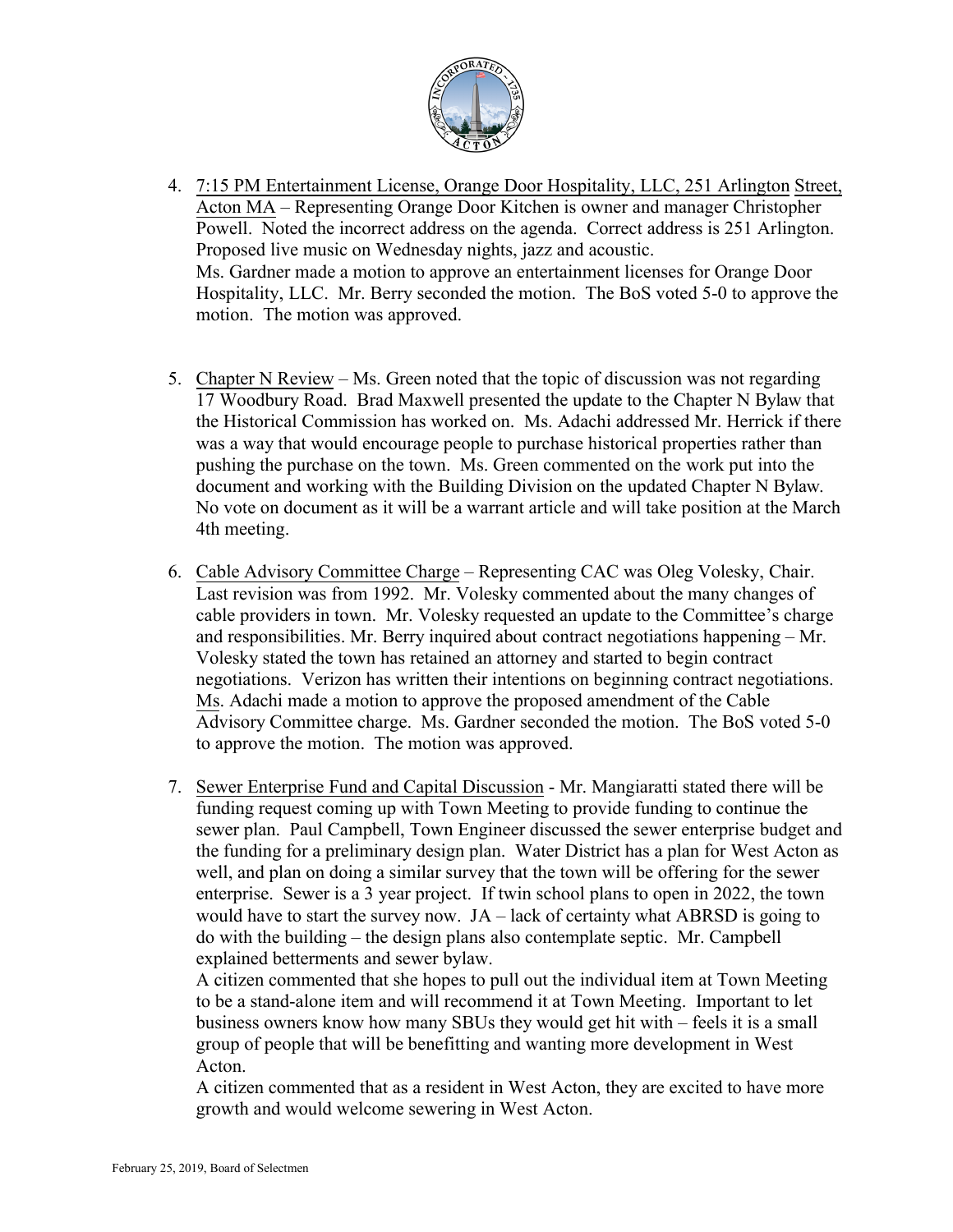

- 8. 53 River Street Master Plan Committee Update Peter Berry presented a power point presentation regarding an update for the 53 River Street Master Plan Committee. Committee is asking BoS to endorse a warrant article to restrict the uses on the property to open space, historic preservation or recreation. Committee is no longer supporting housing on the property. The Board will vote on the warrant article next week.
- 9. Piper Lane LLC Update Application Comments Ms. Green, the Town was given until March 1 to provide comments. BoS feels that the applicant did not take into account the BoS's response letter back in November. The updated application only changed the driveway entrance that some Board members felt it makes the proposed development even more dangerous. Citizen requested the BOS to reiterate the sloppiness of the application to MassHousing, commenting on the litigation they (Piper Lane, LLC) are defendants. Another citizen commented if the developer was even qualified for the project and feels they are not. Another citizen from SANA reported a site visit with Rep. Benson and Senator Eldridge which included a site tour and a copy of the binder that SANA put together. SANA has the support from both Rep. Benson and Senator Eldridge of not issuing the project eligibility letter (PEL). Requesting the Board to have copies all email communication from Mass Housing (and the applicant) regarding the PEL. Citizen concerned about the traffic congestion and how the town or police will address that for the comprehensive permit. Ms. Green stated that typically that is not something the Police Chief addresses. Several Board members suggested some specific requests to be put in the letter to Mass Housing. Ms. Gardner motions to direct the Town Manager to draft and submit a letter to MassHousing. Ms. Adachi seconds the motion. The BoS voted 5-0 to approve the motion. The motion was approved.
- 10. Volunteer of the Year Reception, May 17, 2019 Mr. Berry presented an update to the Board on the progress for the annual Volunteers Recognition reception which will be held on May 17, 2019. Selectmen to select one volunteer each for the award before Annual Town Meeting. Will announce the recipients at the March 18<sup>th</sup> meeting of the BoS.

# **IV. Consent Items**

Ms. Gardner moves to approve consent items 11-22, Ms. Adachi seconds. Motion is voted (5-0). The motion is approved.

# **V. Adjournment**

At 8:56 PM it was moved and seconded to adjourn the meeting. The motion was approved unanimously.

#### **Documents and Exhibits Used During this Meeting**